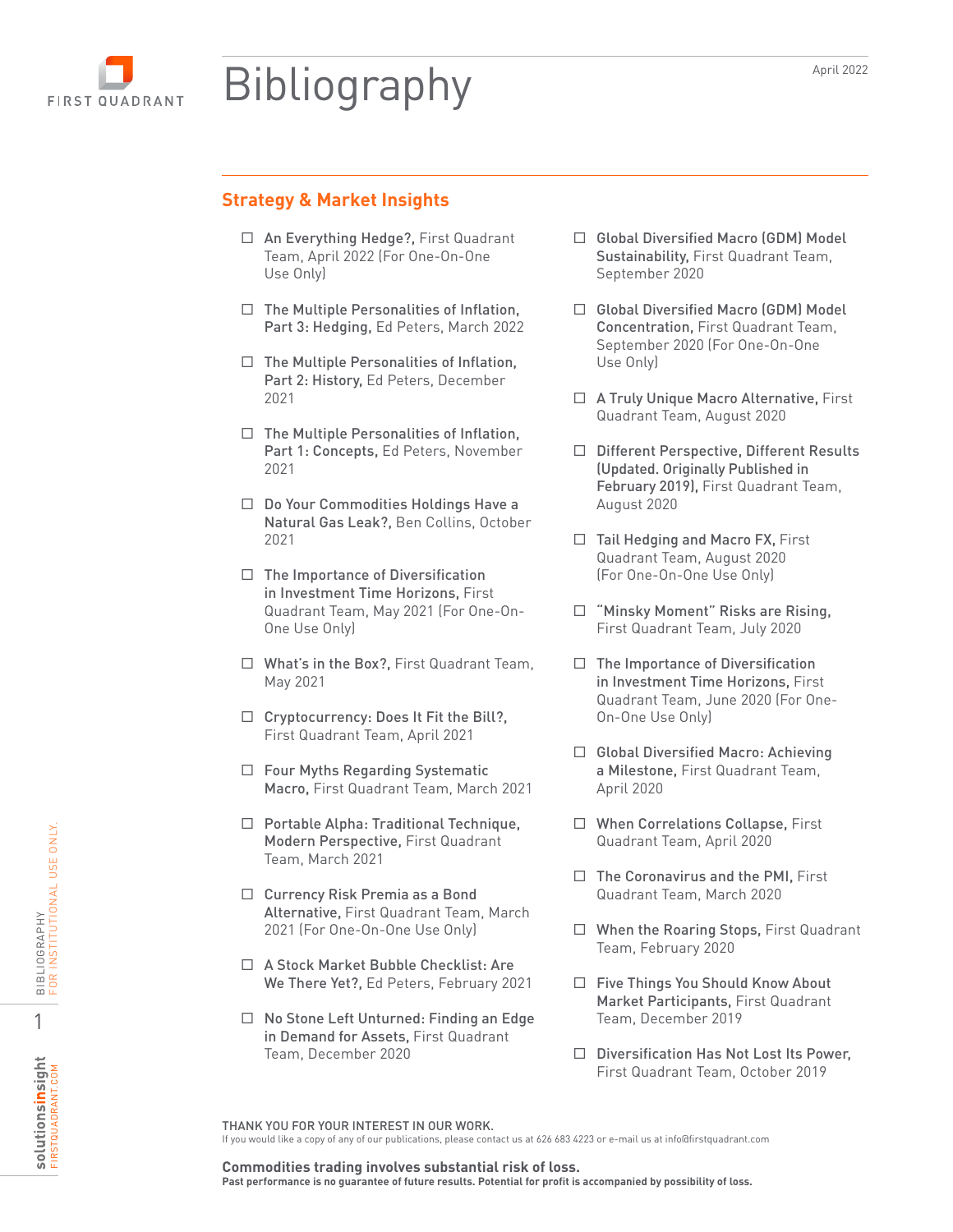

- Negative-Yield Environment?, First Quadrant Team, August 2019
- □ Deriving Equity Return Without Beta, First Quadrant Team, August 2019 (For One-On-One Use Only)
- □ Growth or Value in Uncertain Times? Why Not Both?, First Quadrant Team, June 2019
- □ An Equity Alternative, First Quadrant Team, May 2019 (For One-On-One Use Only)
- $\Box$  How Market Participants Shape the Macro Environment, First Quadrant Team, February 2019
- $\Box$  The Upside of Equity Beta Management, First Quadrant Team, November 2018
- $\Box$  Risk Parity: Benchmarking and Styles, Ed Peters, March 2018
- $\Box$  Fear is Not Enough, Ed Peters, February 2018
- □ The Change of Seasons: Market Cycles and "Game of Thrones", Ed Peters, September 2017
- □ Currency Hedging Handbook, Dori Levanoni and Paul Goldwhite, June 2017
- $\Box$  The Low VIX: Deja Vu All Over Again?, Ed Peters and Bruno Miranda, May 2017
- □ Bond "Risk" and Multi-Asset Portfolios: Volatility is Just the Beginning, Ed Peters, May 2017
- $\Box$  The Underutilized Return Opportunity, First Quadrant Team, December 2016
- C an Bonds Make You Money in a C From the Desk of Jeppe Lades and The Two Worlds and The Two Worlds C Tiest Cluddrant Tram, August 2019 (For One-On-One Use only) and Bonds Marine Make Townturn, E. First Cluddrant Tram, □ From the Desk of Jeppe Ladekarl - The Sun Will Rise Tomorrow, Jeppe Ladekarl , November 2016
	- □ Active Tax Management of Equities, Paul Goldwhite And Earl Kleckner, November 2016
	- $\Box$  Commodities: Hedging Inflation Is Easy, You Need Returns, Ben Collins and Scott Tilley, October 2016
- $\Box$  From the Desk of Jeppe Ladekarl -"Brexit", Jeppe Ladekarl, May 2016
- □ Making Indexing Obsolete, Dori Levanoni and Bruno Miranda, December 2015
- $\Box$  Risk Parity, Fear and the August 2015 Market Downturn, Ed Peters, September 2015
- □ Essential Beta and Inflation Regimes, Ed Peters and Bruno Miranda, August 2015
- $\Box$  Price Momentum and Investor Overconfience, Jia Ye and Paul Goldwhite, May 2015
- $\Box$  The Right Asset for the Right Job, Ed Peters, May 2015
- □ Where Monetary Policy Hits the Pavement: Normalization vs. Tightening, Ed Peters, March 2015
- □ January 2015: A Big Month for Momentum, Paul Goldwhite and Jia Ye, February 2015
- Essential Beta and Risk Factor Exposures, Ed Peters and Bruno Miranda, February 2015
- □ From the Desk of Jeppe Ladekarl-The "Ugly" Duckling - aka the Danish Krone, Jeppe Ladekarl, February 2015
- $\Box$  Leveraged Bonds and Essential Beta Performance in 2014, Ed Peters and Bruno Miranda, February 2015
- With Apologizes to my Greek Friends (and Hesiod), Jeppe Ladekarl, January 2015
- $\Box$  The Current Resilient Market Environment: October 2014 and History, Ed Peters and Dori Levanoni, December 2014
- $\Box$  The Reluctant Equity Market, Paul Goldwhite and Junyao Zhang, November 2014
- $\Box$  Adding Risk-Balanced Equity Sectors to Essential Beta, David A. Chrisman, Paul Goldwhite and Ed Peters, September 2014
- $\Box$  How Should We Position Portfolios When Volatility Rises?, Paul Goldwhite and Junyao Zhang, September 2014

FIRSTQUADRANT.COM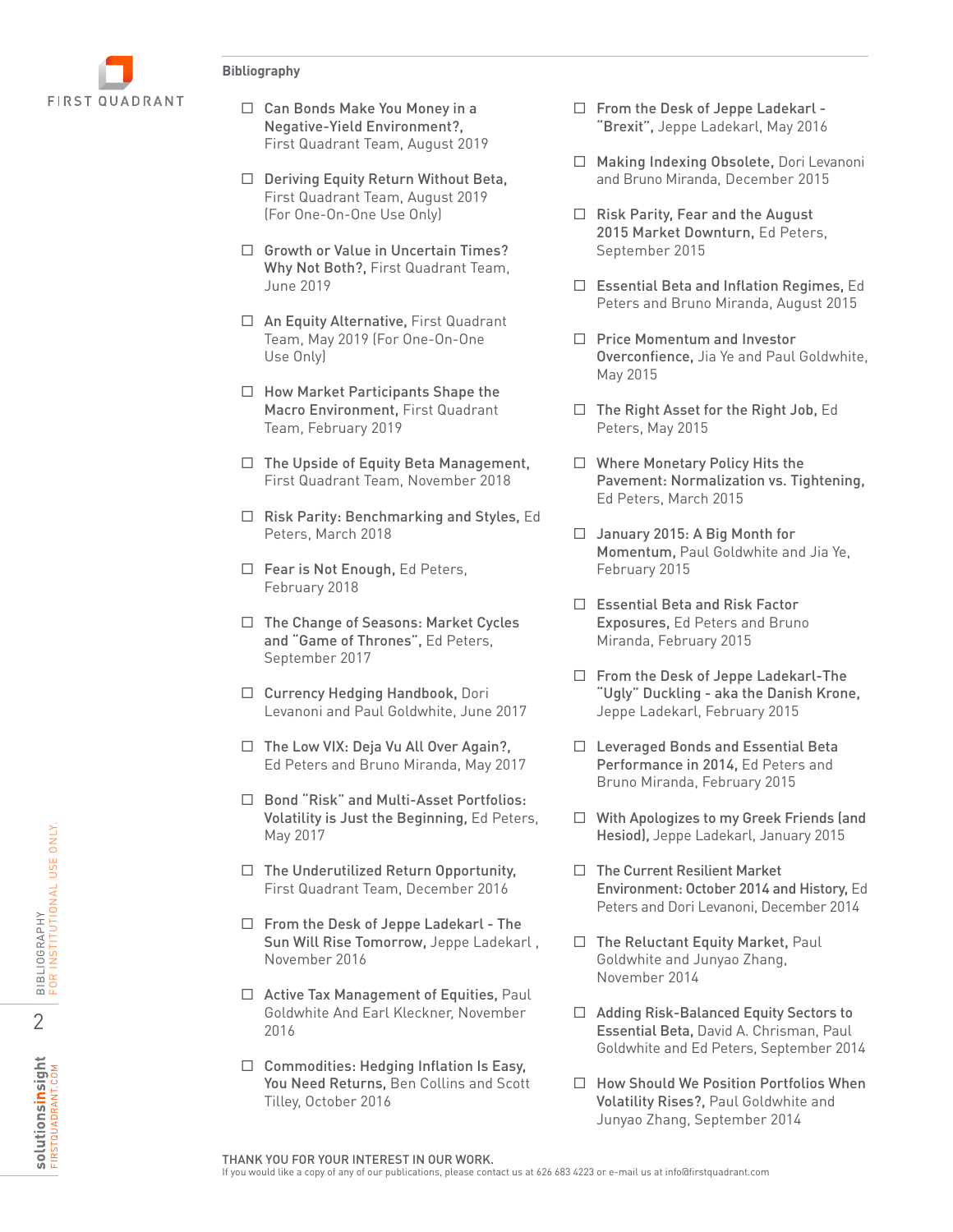

- Neutral, Ed Peters, June 2014
- $\Box$  Equity Valuations and Implied Volatility Indices, Ed Peters and Jesse Davis, May 2014
- □ World Currency Basket, First Quadrant Team, April 2014
- □ The Valuation of Value, Paul Goldwhite, March 2014
- $\Box$  The High Yield Spread and the MRI, Ed Peters, February 2014
- □ Balanced Risk Commodities (BRC): 2013 Year-End Review, Jesse Davis and Ben Collins, January 2014
- □ Currency: A 2013 Retrospective, Jeppe Ladekarl, January 2014
- $\Box$  The Outlook for Low Volatility Strategies, Paul Goldwhite, December 2013
- $\Box$  Finding the Culprit in Risk Parity Performance in the First Three Quarters of 2013, Ed Peters, November 2013
- $\Box$  The Essential Beta Options Based Approach to Risk Parity, Ed Peters, October 2013
- □ Why the "Quality of Ride" Matters, October 2013
- □ High Yield Bonds as a Government Bond Alternative in a Rising Rate Environment, September 2013
- $\Box$  Tax-Managed Investing In An Era of Rising Tax Rates, January 2013
- Why Adding Option Strategies To Risk Parity Matters, January 2013
- □ First Quadrant Emerging Market Debt, Jeppe Ladekarl and Matthew Michelson, September 2012
- $\Box$  Reshaping as Well as Balancing Risk in Essential Beta, Ed Peters, September 2012
- If The With Mini-So-New The Mini-So-New Matter Show New The Mini-So-New Mini-So-New Mini-So-New Or Bay of 2013<br>
Tenutive Value of Providing Risk Batal Group (2014)<br>
The High Yield Spectra and Inpier Value (2014)<br>
The Hi  $\Box$  Capturing Global Growth Within A Risk Parity Framework: Reshaping as well as Balancing Risk in Essential Beta, August 2012
- □ Essential Beta: Global Growth through Risk Parity, Ed Peters, August 2012
	- □ Essential Beta: More Than Leveraged Bonds, August 2012
	- □ A Note: Providing Risk Balanced Emerging Market (EM) Exposure in Essential Beta, July 2012 (For One-On-One Use Only)
	- $\Box$  Currency: The Tail That Wags The Dog, March 2012 (For One-On-One Use Only)
	- $\Box$  Commodities Total Return, December 2011
	- $\Box$  A Note: Adding High Yield Bonds To Essential Beta, April 2011 (For One-On-One Use Only)
	- □ Differentiating Essential Beta From Other Risk Parity Providers, April 2011 (For One-On-One Use Only)
	- □ The Case For A Global Risk-Balanced Approach for DC Investments, December 2010, Republished April 2011 (For One-On-One Use Only)
	- □ Balanced Risk Commodity Strategy and The Market Risk Index, February 2011 (For One-On-One Use Only)
	- $\Box$  Equity Option Hedging Model Results, December 2010 (For One-On-One Use Only)
	- $\Box$  Equity Option Hedging Model Results, July 2010 (For One-On-One Use Only)
	- $\Box$  The Case For a Global Risk-Balanced Approach for DC Investments, July 2010
	- $\Box$  Does Your Defined Contribution Have Bad Breadth, Paul Goldwhite, June 2010
	- □ Five Types of Alpha, Erik Einertson, March 2010 (For One-On-One Use Only)
	- $\Box$  History of Constraints in the Representative GTAA Long/Short Account, November 2008 (For One-On-One Use Only)
	- □ Extended Mandates, Christopher Luck, June 2006 (For One-On-One Use Only)
	- □ Emerging Markets, Ghene Faulcon, September 2005 (For One-On-One Use Only)

THANK YOU FOR YOUR INTEREST IN OUR WORK.<br>If you would like a copy of any of our publications, please contact us at 626 683 4223 or e-mail us at info@firstquadrant.com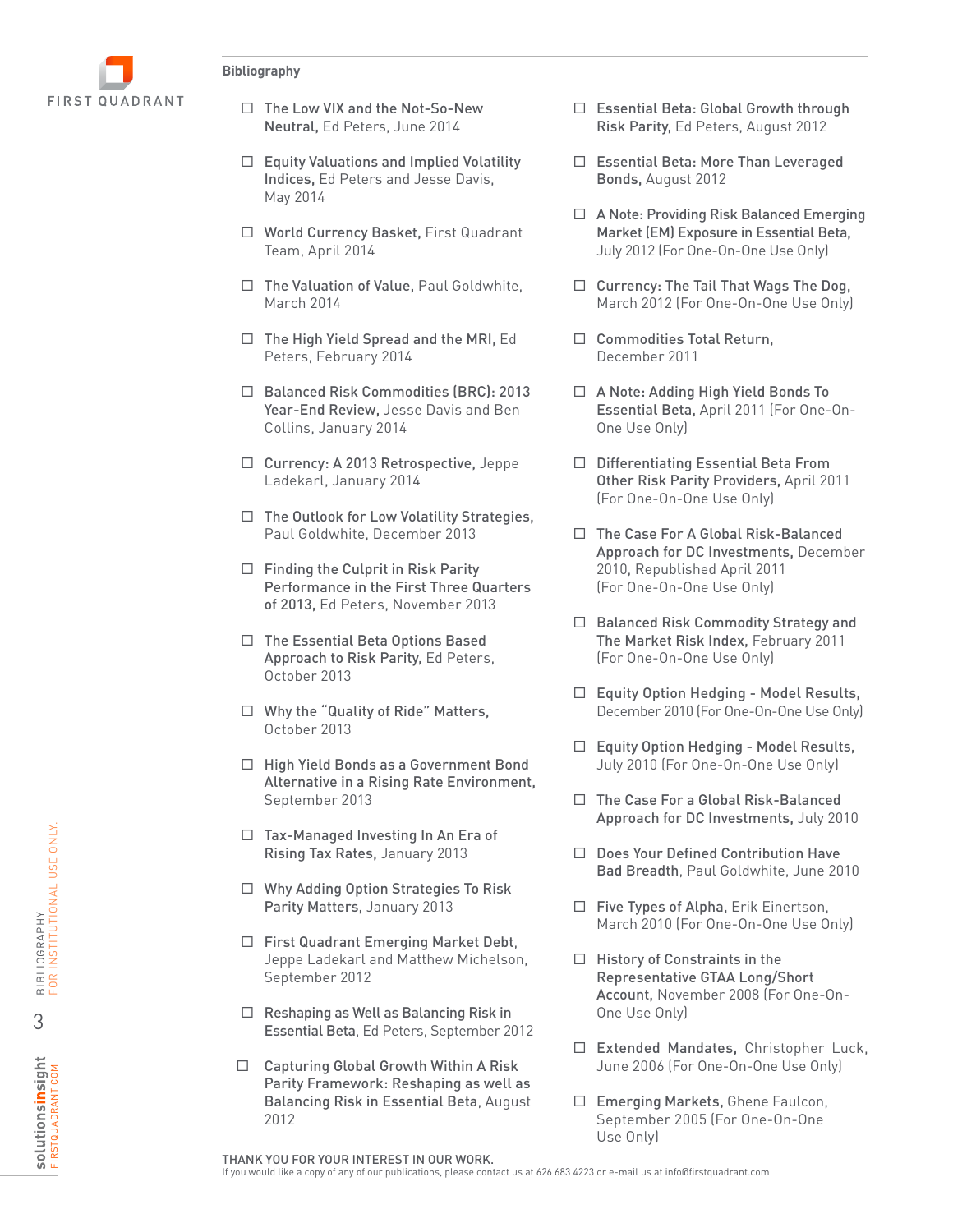

## **FQ Perspectives**

- or Stagflation?, Ed Peters, June 2020
- $\Box$  Combining Long and Near-Term Measures of Market Uncertainty, Ed Peters, December 2019
- Consolvered Crisis: Deflation, Inflation (Internet) Consolvered The presentations, please contact us at the state of the contact inflations, please contact us at the state of the coronavirus Crisis: Determined the anarc □ Risk Cascades: Anticipating Resilient and Fragile Markets (Updated. Originally Published in January 2015), Jeppe Ladekarl, Ed Peters and Jia Ye, December 2019
	- $\Box$  Risk and Uncertainty in a Low Return Environment, Ed Peters and Jayant Kumar, June 2016
	- $\Box$  Is Diversification an Outdated Concept?, Ed Peters and Jeppe Ladekarl, December 2015
	- Opportunities in Commodities, Ben Collins, October 2015
	- $\Box$  The Implicit US Dollar Short in Commodity Returns, Ed Peters and Bruno Miranda, August 2015
	- $\Box$  Does an Optimal Static Poly Foreign Currency Hedge Ratio Exist?, Dori Levanoni and Anna Supera-Kuc, May 2015
	- $\Box$  Upside Capture and Downside Risk Mitgation, Jia Ye and Paul Goldwhite, March 2015
	- $\Box$  Stable vs. Unstable Markets: A Tale of two States, Ed Peters, December 2014
	- □ How "Tail Risk" Changes Over the Market Cycle, Ed Peters and Bruno Miranda, July 2014
	- $\Box$  The Problem with Macro Investing Today. Max Darnell and Jeppe Ladekarl, July 2014
	- $\Box$  Commodities: Diversification Returns, Investment Team, May 2014
	- $\Box$  Inflation Concerns and the Role of Commodities, Investment Team, March 2014
- Emerging Market Currency:The Common Beta in Emerging Markets , First Quadrant Team, July 2013 (For One-On-One Use Only)
- $\Box$  Did Diversification Fail? Part 2, Dori Levanoni, October 2010
- QE2 What Do We Think?, Dori Levanoni, Lisa Plaxco, Jeppe Ladekarl, Jesse Davis, Xavier Bengoechea, October 2010
- $\Box$  Slimming Your Tails: Constructing a Superior Tail-Risk Hedging Portfolio, Chuck Fannin, Ghene Faulcon, October 2010
- $\Box$  Balanced Risk Commodities, Ed Peters, October 2010
- $\Box$  Tail-Risk Hedging in Concept and Practice, Max Darnell, September 2010
- **Counter-Point to Risk Parity Critiques** , Ed Peters, June 2010
- A Euro Perspective, Dori Levanoni, Jesse Davis, Jeppe Ladekarl, May 2010
- $\Box$  Managing Committed Capital During the Drawdown and Reinvestment Periods, Max Darnell, Ghene Faulcon and Chuck Fannin, March 2010
- $\Box$  How To Beat The Currency Market Without (Much) Skill, Dori Levanoni and Juliana Bambaci, January 2010
- □ Forward With Care, Max Darnell, January 2010
- □ Did Diversification Fail?, Max Darnell, October 2009
- $\Box$  Using Volatility Regimes: The FQ MRI (Market Risk Index), Ed Peters, September 2009
- □ Having Your Cake and Eating It Too: The Before and After Tax Efficiencies of an Extended Equity Mandate, Andrew L. Berkin and Christopher G. Luck, July 2009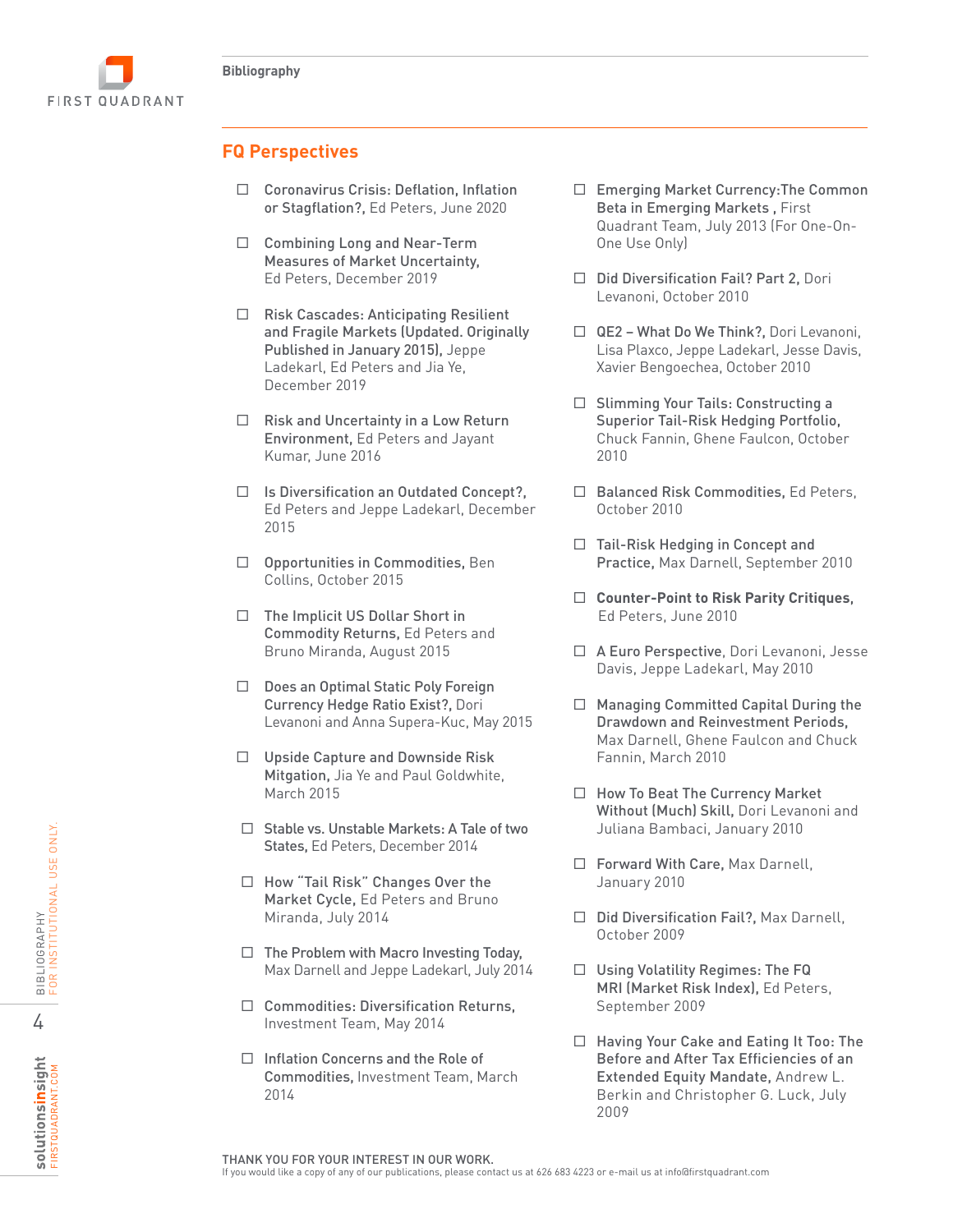

- Growth and Liability Hedging, Ed Peters, June 2009
- $\Box$  Arguments Against the Arguments for Not Acting on Currency Risk, Max Darnell and Dori Levanoni, June 2009
- Example a computer a contact a contact information and their Elist Anna Chief and Elist Anna Chief any other and the Elist mean of the state of the state of the State of Chief Anna Chief Anna Chief Anna Chief Anna Chief  $\Box$  The Top Ten Excuses for Not Actively Managing Currency (Originally Published June 2002 as an FQ Partner's Message), Max Darnell and Dori Levanoni, June 2009
	- $\Box$  Balancing Betas Essential Risk Diversification, Ed Peters, February 2009
	- □ Rethinking Beta, Max Darnell, Ed Peters, Jia Ye, PhD, January 2009
	- □ Does Your Portfolio Have "Bad Breadth?" – Choosing Essential Betas, Ed Peters, December 2008
	- Diversification and Risk Management: What Volatility Tells Us, Paul Goldwhite, October 2008
	- □ Stamp Out Inflation, Christopher Luck and Andrew Berkin, January 2008
	- $\Box$  Is Your IC Stable Enough to Benefit from Short Extensions?, Jia Ye, October 2007
	- $\Box$  New Volatility Regime Supportive for First Quadrant's Global Macro Program, Paul Goldwhite and Juliana Bambaci, October 2007
	- $\Box$  Piloting Quantitative Investment Strategies, Max Darnell, September 2007
	- $\Box$  Quant Equity Perspective Summer 2007, Max Darnell and Paul Goldwhite, August 2007
	- □ What to Make, and Not Make, of the Recent Performance of Global Macro, Max Darnell, August 2007
	- $\Box$  Taking a Global View in 2007, Max Darnell, January 2007
	- □ What to Make of Active Currency Managers' Recent Performance, Max Darnell, Ghene Faulcon, & Dori Levanoni, September 2006
- $\Box$  Risk Shouldn't Be the Elephant in the Room, Max Darnell, Ken Ferguson, Dori Levanoni, & Anna Chefter, June 2006
- □ Treading Where Alpha Does Not Sum to Zero, Max Darnell, February 2006
- $\Box$  The Emergence of TAA as Global Macro, Max Darnell, April 2005
- $\Box$  Transaction Cost Management, Christopher Luck, March 2005
- $\Box$  What Really Differentiates Currency Managers?, Max Darnell & Dori Levanoni, September 2004
- □ A Simple Measure of PPP, Dori Levanoni & Max Darnell, June 2004
- $\Box$  Optimal Currency Hedge Ratios Redux, Dori Levanoni, May 2004
- □ Alpha Shop, Max Darnell, April 2004
- □ Alpha and Beta in Market Neutral, Max Darnell and Mark Billings, March 2004
- □ Putting Active Currency Management at the Top, Max Darnell, Kurtay Ogunc and Dori Levanoni, December 2003
- $\Box$  Wine Lovers Guide to Active Investing, Max Darnell, November 2003
- □ Where TAA and Market Timing Part Company, Max Darnell, September 2003
- What Do Expectations Have To Do With It?, Max Darnell, July 2003
- $\Box$  Expectations As Revealed By The Pricing Options **,** Alex Gioulekas and Dori Levanoni, July 2003
- $\Box$  The State of Relative Valuation Today, Max Darnell & Dori Levanoni, May 2003
- $\Box$  The Case for Quantitative Management, Max Darnell, March 2003
- $\Box$  Domestic TAA Is to Global TAA What The Calculator Is to The Desktop Computer, Max Darnell and Lisa Plaxco, February 2003

FIRSTQUADRANT.COM

**Solutionsinsight**<br>FIRSTQUADRANT.COM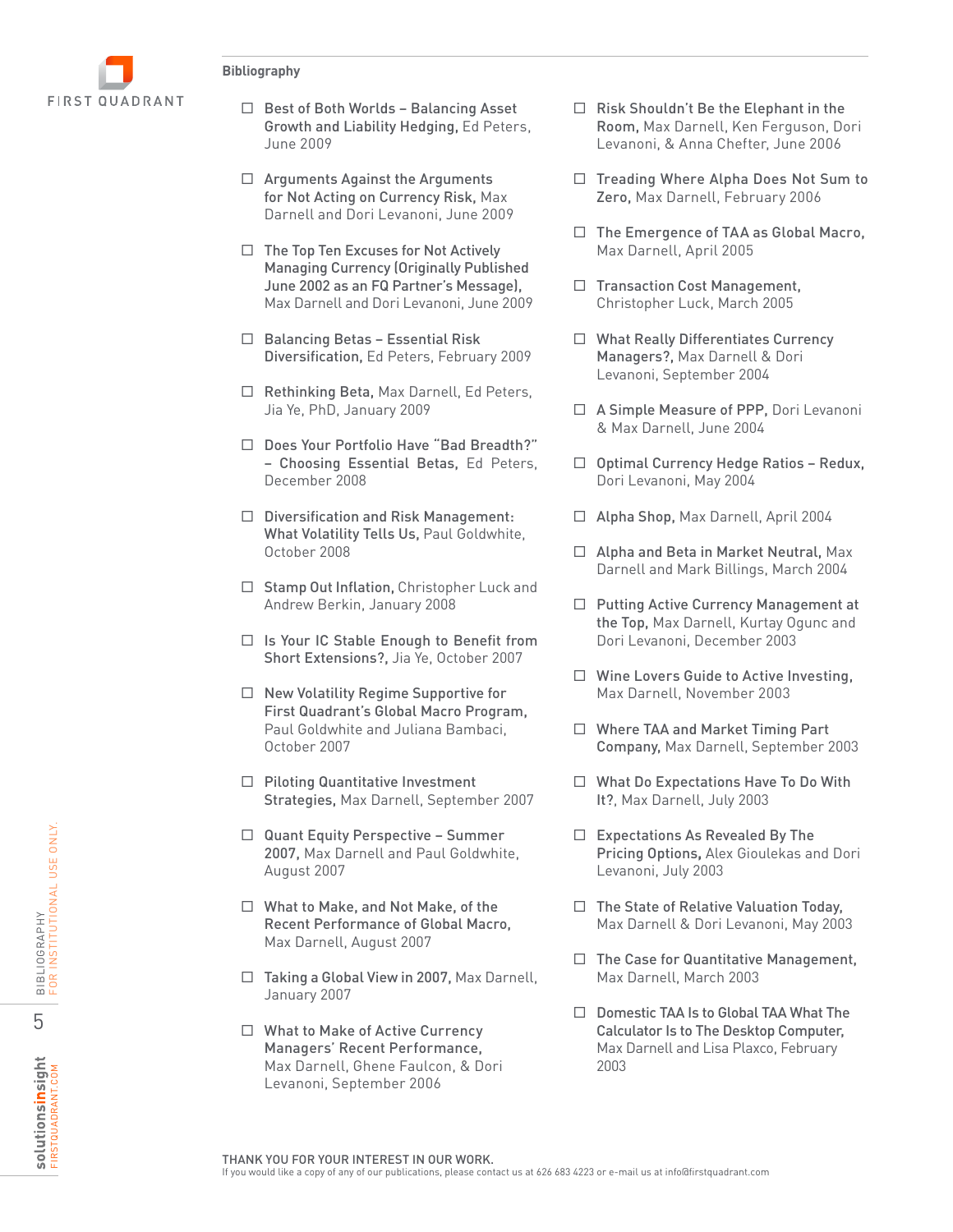

- □ Tax Management, Loss Harvesting, and HIFO Accounting, Andrew L. Berkin and Jia Ye, February 2003
- What Has Changed Since The Bubble Burst, Max Darnell & Robert D. Arnott, January 2003
- □ Opportunities In Global Bonds, Andrew L. Berkin, December 2002
- $\Box$  Hedging or Not Hedging the Dollar: It's Time to Choose!, Dori Levanoni and Max Darnell, July 2002
- $\Box$  The Top Ten Excuses For Not Actively Managing Currency, Max Darnell and Dori Levanoni, June 2002
- □ What's Behind The Numbers?, Robert D. Arnott and Max Darnell, March 2002
- □ Bottom Up Valuation in Global Asset Allocation, Max Darnell and Lisa Plaxco, February 2002
- $\Box$  Tale of Two Products, Part II, By Robert Arnott, Robert Brown, Max Darnell, November 2001
- □ Active versus Passive Management: Framing the Decision, Robert Arnott and Max Darnell, October 2001
- □ Didn't The Bubble Burst?, Max Darnell, July 2001
- $\Box$  Rebalancing a Global Policy Benchmark: How to Profit from Necessity, Lisa Plaxco, April 2001
- $\Box$  Sector Rotation: The New Holy Grail or the Latest Fad?, Max Darnell, March 2001
- Rebalancing: Dull and Unimportant... Not!, Robert D. Arnott, February 2001
- □ Rebalancing a Global Policy Benchmark: How to Profit from Necessity, Lisa Plaxco, February 2001
- $\Box$  Currency Hedging: What is an Investor to Do?, Dori Levanoni, February 2001
- □ Loss Harvesting: What's It Worth To The Taxable Investor?, Robert D. Arnott, Andrew L. Berkin, and Jia Ye, January 2001
- $\Box$  Thoughts on Grinold and Kahn's "Fundamental Law of Active Management, Max Darnell and Ken Ferguson, November 2000
- $\Box$  The Relative Risk of Stocks and Bonds, Fang Wang and Max Darnell, September 2000
- Valuation, Without a Value Bias, Jia Ye & Robert D. Arnott, July 2000
- □ A Trustee's Guide to Asset Allocation, Second Addition, Robert Brown, May 2000
- $\Box$  Tax-Advantaged Investing, Christopher G. Luck, April 2000
- $\Box$  How Well Have Taxable Investors Been Served in the 1980's and 1990's?. Robert D. Arnott, Andrew L. Berkin, and Jia Ye, March 2000
- □ PPP: Is Equilibrium Static?, Dori Levanoni & Max Darnell, February 2000
- $\Box$  The Management and Mismanagement of Taxable Assets, Robert D. Arnott, Andrew L. Berkin, and Jia Ye, February 2000
- $\Box$  Purchasing Power Parity: Even the Big Mac Can Predict FX Rates, Dori Levanoni and Max Darnell, October 1999
- $\Box$  Risk and Risk Premiums in the Search of Alpha, Max Darnell, June 1999
- $\Box$  Should Hedged Equity Investors Care About Exchange Rates?, Max Darnell and Ken Ferguson, May 1999
- $\Box$  Currency Momentum: Will the Euro Continue to Fall?, Dori Levanoni and Max Darnell, April 1999
- When the Unexpected Happens, Max Darnell, March 1999
- □ What Do Markets Tell Us About Risk? A Simple Story About Risk in 1998, Max Darnell and Marmi Maramot, February 1999
- □ Deflation: Bad News for Equities?, Max Darnell and Fang Wang, December 1998
- $\Box$  How to Improve Your Indexed Portfolio, Todd Miller and Timothy Meckel, May 1998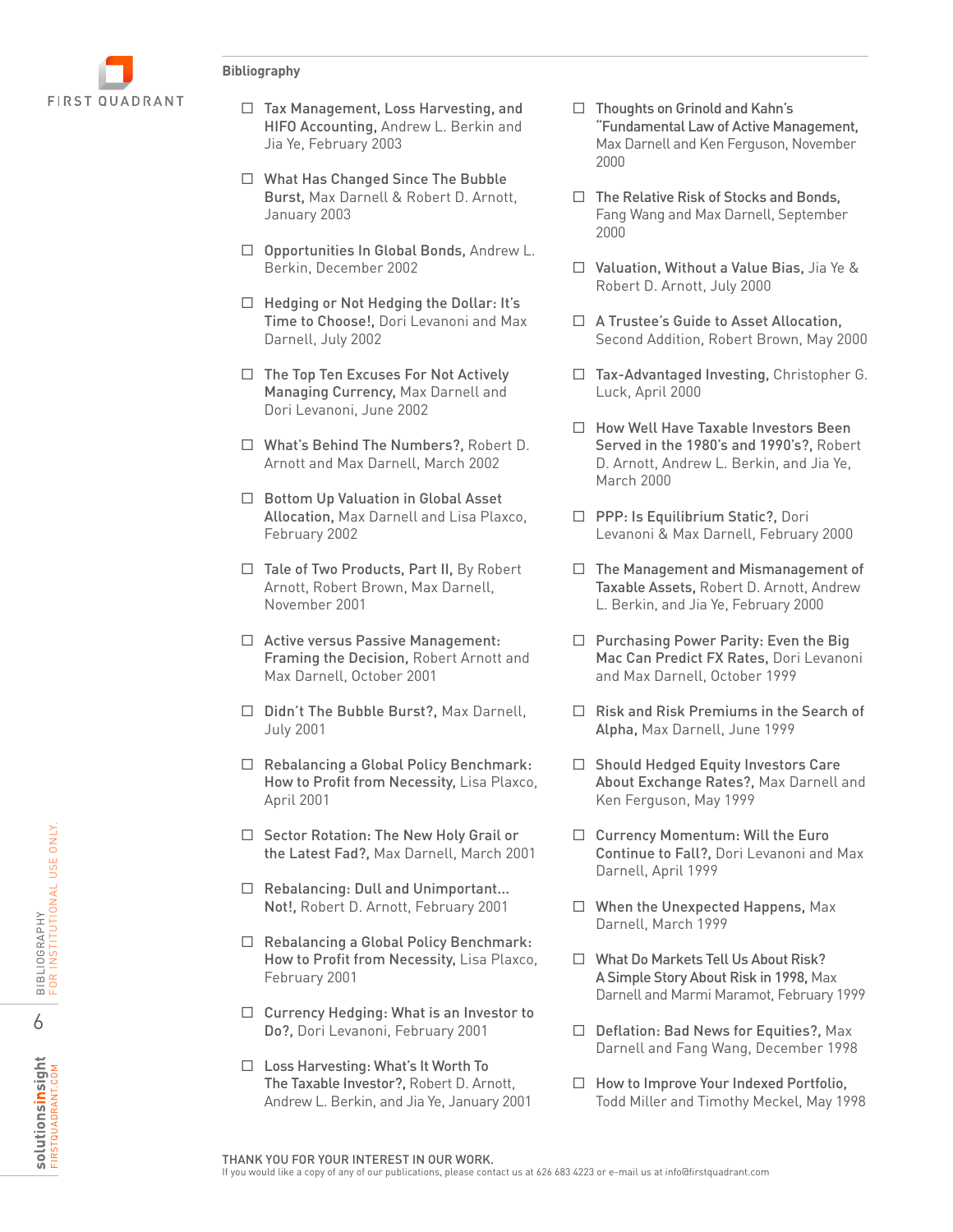

- $\Box$  Investment Implications of the EMU, Max Darnell, David Vaughn, and Marmi Maramot, March 1998
- Excess Returns, Stock Splits, and Analyst Earnings Forecasts, Jia Ye, February 1998
- □ Options and Protective Strategies, Robert D. Arnott, January 1998
- □ Currency Management, Max Darnell and Robert D. Arnott, January 1997
- □ Tactical Rebalancing, Bill Goodsall and Lisa Plaxco, March 1996
- □ Using Options in a TAA Process, Todd Miller and Robert D. Arnott, January 1996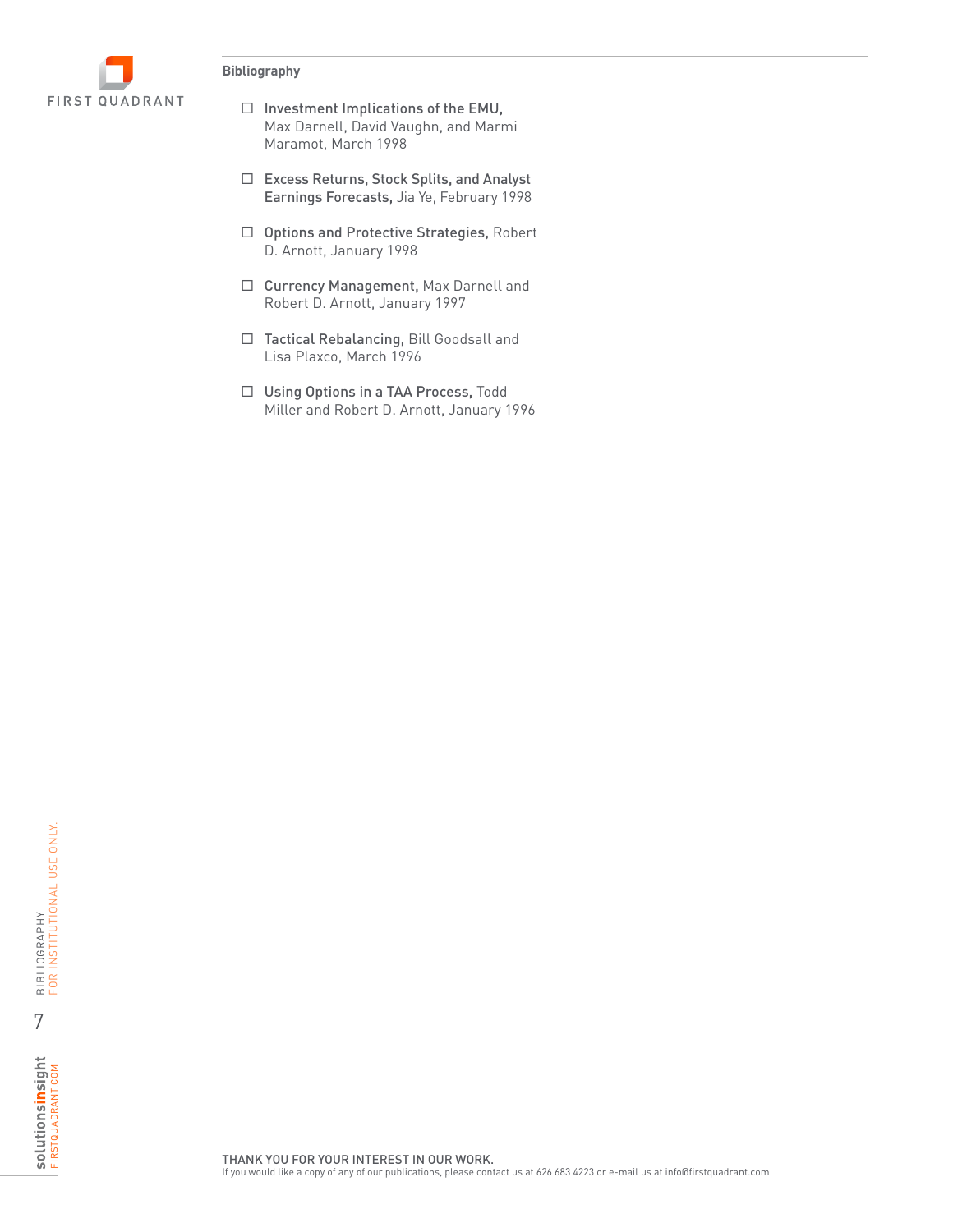

### **Currency Monitors**

- □ Currency "Laws", Dori Levanoni, July 2006
- $\Box$  The Cradle Will Rock..., Dori Levanoni, June 2006
- $\Box$  Let's Get A Quick Bite At The Exchange, Ghene Faulcon, May 2006
- □ Hic Sunt Dracones...(a.k.a. "Here Be Dragons"), Dori Levanoni, January 2006
- □ A Balanced View Of Foreign Exchange, Ghene Faulcon, December 2005
- $\Box$  A Balance Diet of Trade and Investment, Ghene Faulcon, November 2005
- □ Can You Spare A Dime?, Ghene Faulcon, October 2005
- □ Does Oil "Glitter"?, Ghene Faulcon, September 2005
- □ They've Got You Pegged, Ghene Faulcon, August 2005
- $\Box$  How Risky Is Active Currency Management? Part II, Dori Levanoni, July 2005
- $\Box$  How Risky Is Active Currency Management? Part I, Dori Levanoni, June 2005
- □ Do You Want Fries With That Currency Portfolio?, Ghene Faulcon and Dori Levanoni, May 2005
- □ Sailing With Currencies...Again, Dori Levanoni, April 2005
- □ A Flow Of A Different Color, Dori Levanoni and Ghene Faulcon, March 2005
- $\Box$  Square Pegs and Round Holes, Dori Levanoni, February 2005
- □ The Great Compression?, Dori Levanoni, January 2005
- Follow the Bouncing…Gold?, Dori Levanoni, January 2005
- Driving 2004's Markets, Dori Levanoni, December 2004
- Who Do Active Currency Managers Profit From? It's Not Who You Think!, Dori Levanoni, November 2004
- □ Turning Over a New Leaf?, Dori Levanoni & Max Darnell, October 2004
- □ A Perfect Opportunity?, Dori Levanoni & Max Darnell, September 2004
- □ Cycling Along, Dori Levanoni & Max Darnell, August 2004
- □ Returns and Expectations, Dori Levanoni & Max Darnell, June 2004
- □ Burgernomics, Dori Levanoni & Max Darnell, May 2004
- □ Apologies, Dori Levanoni & Max Darnell, April 2004
- □ How "Big" is "Big"?, Dori Levanoni & Max Darnell, March 2004
- □ How Long Is "Long-Term"? Part II, Dori Levanoni & Max Darnell, February 2004
- □ How Long Is "Long-Term"? Part I, Dori Levanoni & Max Darnell, January 2004
- □ Let It Flow, Dori Levanoni & Max Darnell, December 2003
- □ Sleeping Soundly In The USD?, Dori Levanoni & Max Darnell, November 2003
- $\Box$  The Case For Active Management In FX Part II: How Efficient Is The FX Market?, Dori Levanoni & Max Darnell, September 2003
- $\Box$  The Case For Active Management In FX Part I: How Broad Is The FX Market?, Dori Levanoni & Max Darnell, August 2003
- □ Which Matters More: Levels or Changes in Yields?, Dori Levanoni & Max Darnell, July 2003